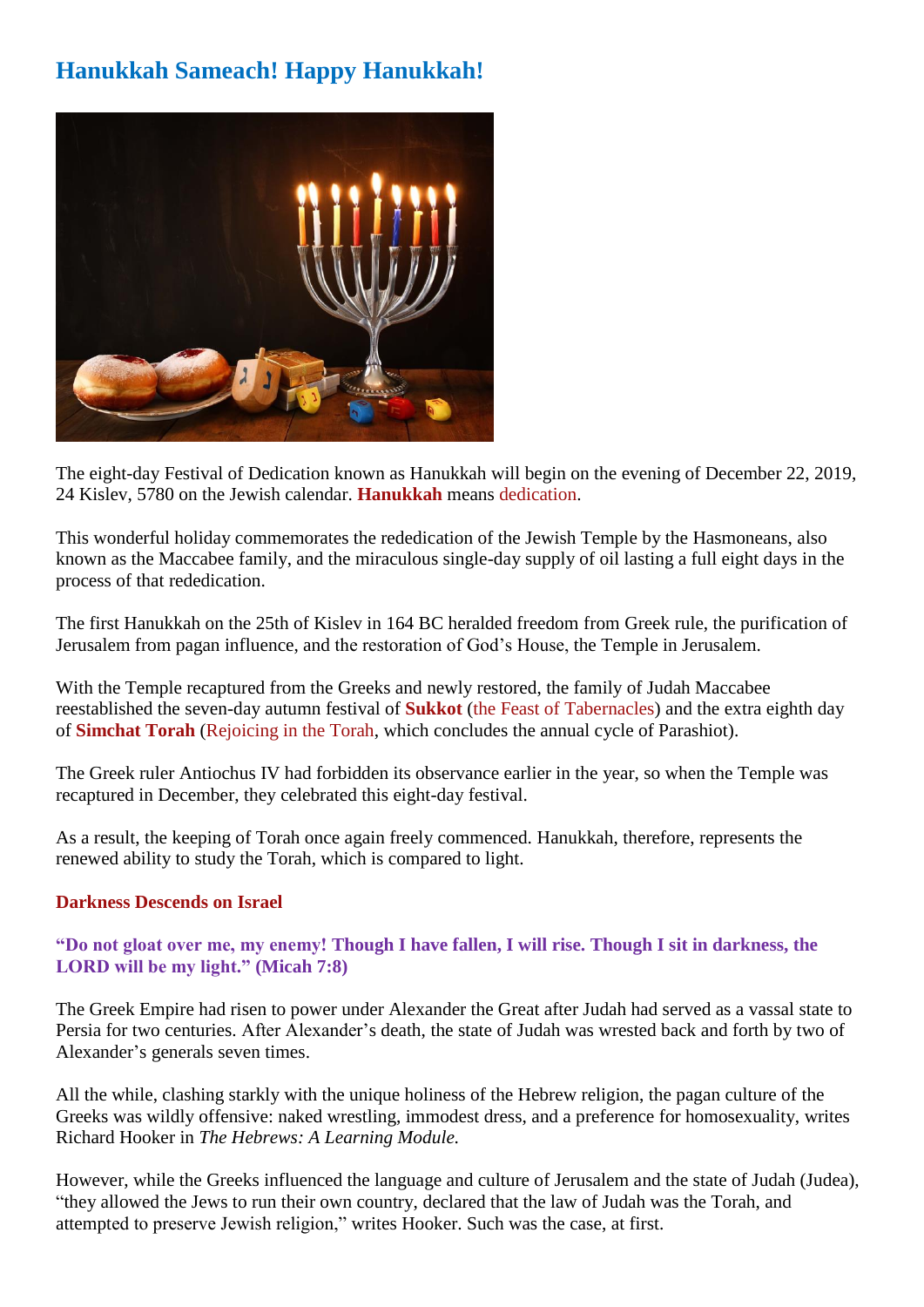Two Greek monarchs, Ptolemy and Seleucus, battled for Judea until 198 BC, at which time Antiochus III, a Seleucid Greek, won the prize. He allowed the Jews autonomy until "a stinging defeat at the hands of the Romans began a program of Hellenization that threatened to force the Jews to abandon their monotheism for the Greeks' paganism," writes Mitchell G. Bard in *The Complete Idiot's Guide to Middle East Conflict.*

After Antiochus III raised idols in the Jewish Temple, the Jews rebelled, forcing back the Greeks. However, Antiochus IV took the throne in 176 BC and did not accommodate Jewish customs as his father had. The son outlawed the keeping of Shabbat as well as the circumcision covenant and carried out a cruel campaign against the people of God.

Antiochus IV gave himself the last name "Epiphanes" (meaning "the visible god") and destroyed every copy of the Scriptures he could find, selling thousands of Jewish families into slavery and murdering anyone who had a Scripture scroll in their possession.

Antiochus IV defiled the Jewish Temple by offering a pig on its altar, erected an altar to Jupiter, and prohibited the Jews from Temple worship. But the reach of that defilement extended further than the Temple.

"Women who insisted that their sons be circumcised were killed along with their babies. Brides were forced to sleep with Greek officers before they could be with their husbands. Jews were required to eat pork and sacrifice pigs to the Greek gods. The teaching of Torah became a capital crime," writes Rabbi Shimon Apisdorf.

Although a great darkness had come over Judah and Jerusalem, "most Jews did anything and everything to remain Jewish," Apisdorf adds, including studying Scripture and getting married in secret.

#### **The Rise of Righteousness**

#### **"Stand firm then, with the belt of truth buckled around your waist, with the breastplate of righteousness in place." (Ephesians 6:14)**

The Hasmoneans were a Jewish family with a seemingly impossible calling: to stand up for righteousness under the weight of an oppressor trying to eradicate their identity as well as empty the Temple of its holy purpose, and of its eternal light.

The head of the family, Mattisyahu (Mattathias), was serving as a priest in God's Temple in 167 BC when a Greek official tried to force him to sacrifice to a pagan god. Mattisyahu resisted and killed the official, which triggered reprisals by Antiochus IV against the Jews.

Nevertheless, Mattisyahu, and after his death, Judah, one of his five sons, took charge of the fight against the pagan Greeks and earned the name **Maccabee** (possibly from hammer in Hebrew) because of their hammerlike blows against their enemies.

Three years after the Maccabee uprising, in 164 BC, the Hasmoneans had taken back Jerusalem and purified the Temple. It took another 20 years before the Hasmoneans pushed the Seleucid Greeks out of the land of Israel with the defeat of the Acra citadel, a stronghold uncovered in 2015 (after a decade of excavations) just outside Jerusalem's Old City walls.

That the many were defeated by the few is heralded as the main miracle of Hanukkah: Judah and the Hasmoneans succeeded in defeating the pagan Greeks who had so offensively defiled the Temple of God, the Holy City of Jerusalem, and the Holy Land given to Israel.

The Maccabees served as a light that pushed back the darkness; by faith, their **"weakness was turned to strength; and [they] became powerful in battle and routed foreign armies." (Hebrews 11:34)**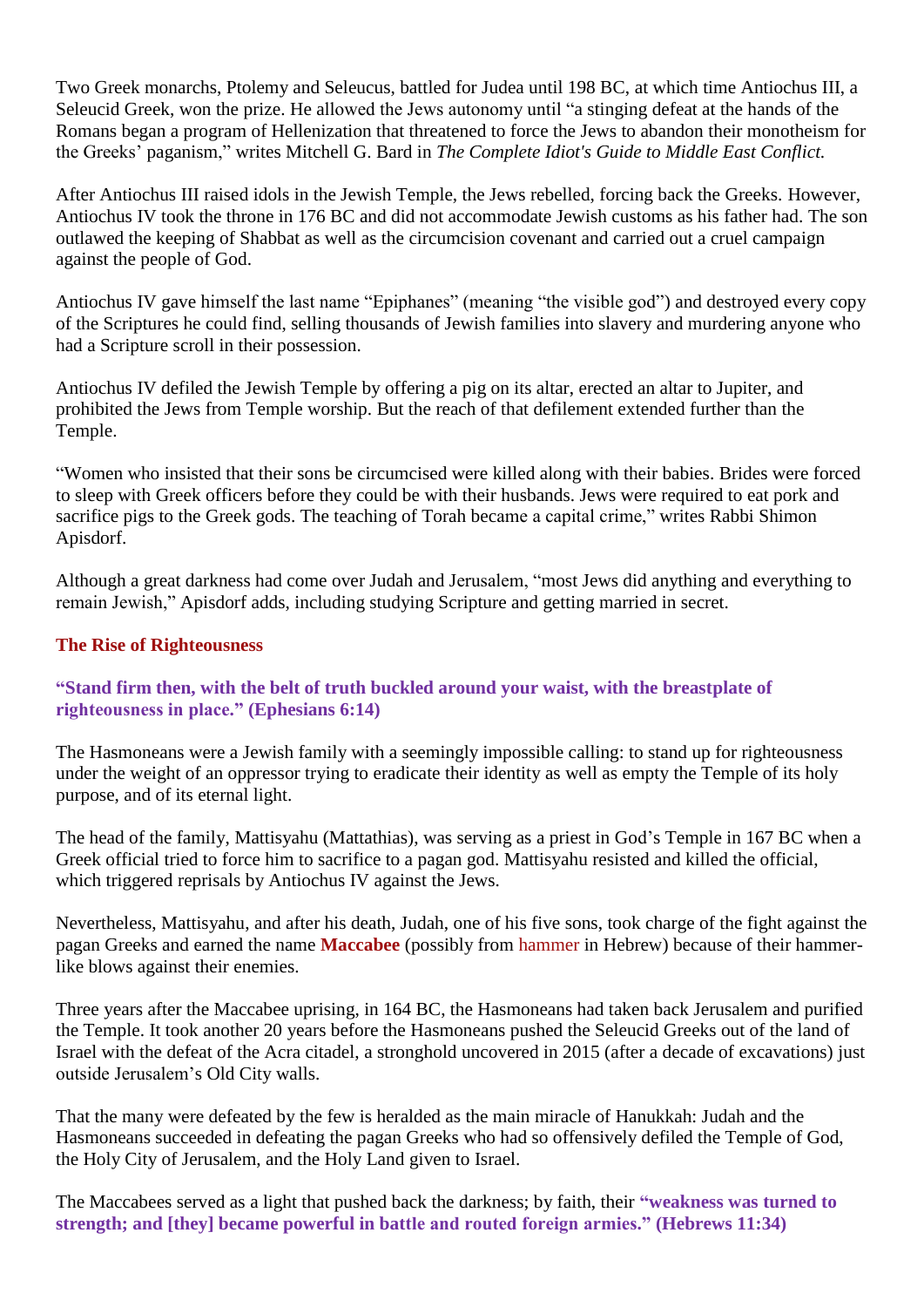While the Greeks devastated the Jewish community at the time, they did not succeed in destroying the Hasmonean conviction to worship the God of Israel alone. And while the Greeks defiled the Jewish Temple, they did not succeed in eradicating its means for purification, oil.

Despite the pagan altars within her and impure animals that were offered to idols on the Temple's holy ground, a day's worth of purified oil remained hidden on the Temple grounds with its seal intact.

This jar of oil, sanctified to the God of Israel, would help push back the spiritual darkness that had overcome the Temple. And while it was only enough for a single day, it miraculously burned for a full eight days. By the last day, the Jews had prepared enough sanctified oil to keep the light shining perpetually.



## **Let Your Light So Shine**

**"Open their eyes and turn them from darkness to light, and from the power of Satan to God, so that they may receive forgiveness of sins and a place among those who are sanctified by faith in Me." (Acts 26:18)**

During the years of His ministry, Yeshua (Jesus) walked the Temple Courts during Hanukkah, the Festival of Dedication, and told those gathered around him: **"The works I do in my Father's name testify about me." (John 10:25)**

Yeshua pointed to His own deeds, which were all good, as a testimony of His identity and of His Father's character. In the context of the Festival of Lights, another name for Hanukkah, Yeshua may have had in mind His Sermon on the Mount, where he said, **"In the same way, let your light shine before others, that they may see your good deeds and glorify your Father in heaven." (Matthew 5:16)**

The term "good deeds" is idiomatic for the commandments of Torah. Yeshua told His disciples that if they kept the commandments of Torah according to His teaching, they would retain their saltiness and their light would shine before men and bring honor to God*.*

The half-brother of Yeshua, Yaacov (James), elaborated on this point, saying that **"faith by itself, if it is not accompanied by action, is dead." (James 2:17)** Good deeds done by those faithful to God allow His Spirit to shine from within them, illustrating "the light of the world" and giving glory to Adonai's Name.

For the Festival of Lights, this image of God's light shining through His people is emphasized further by noting the basic components of fire, a spark and a source of fuel, as well as by contemplating that God Himself provides both our Spiritual Light and Oil.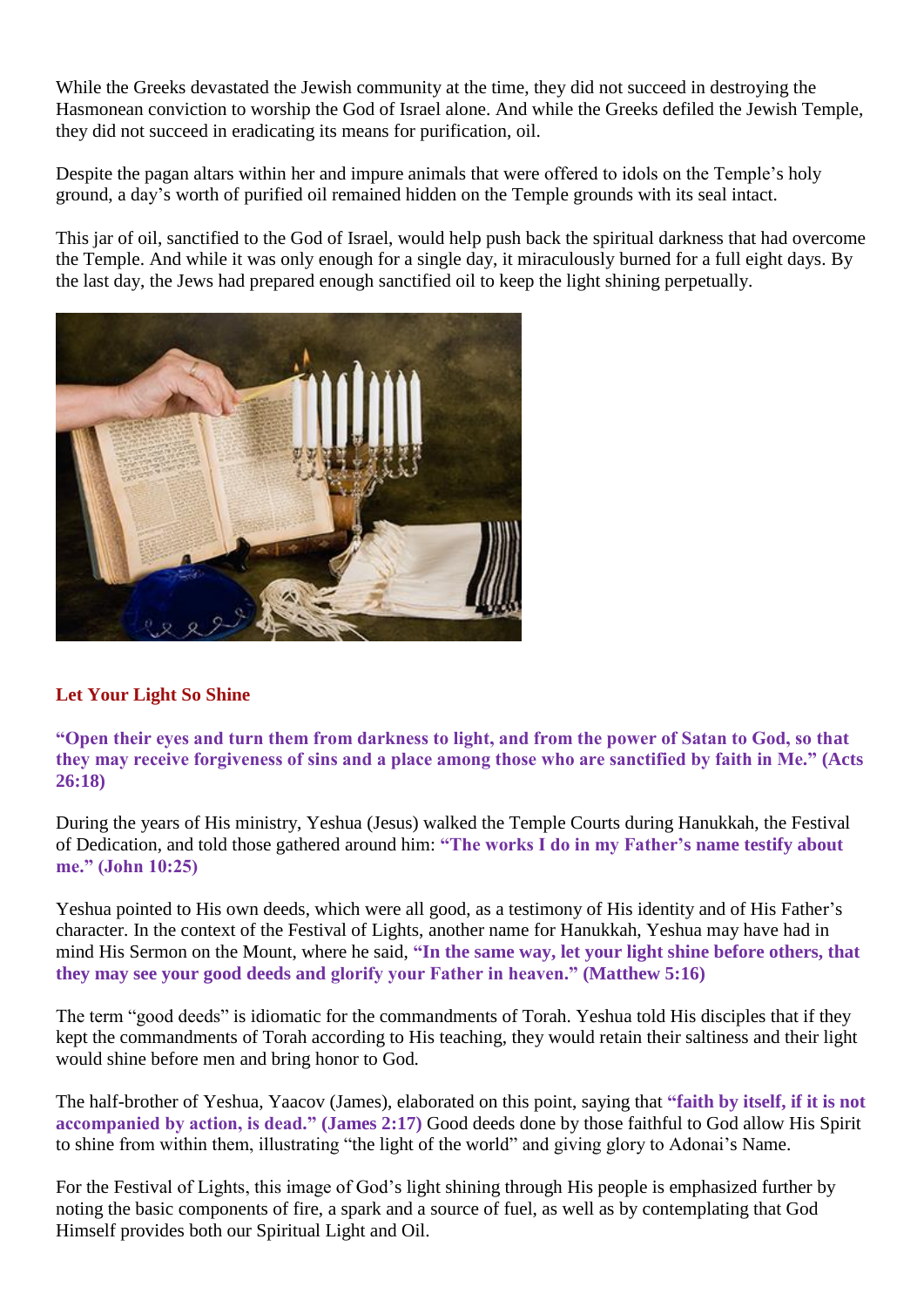Oil is understood to be a symbol of the Ruach HaKodesh (Holy Spirit). It has had an important role in Jewish life for millennia as a means of anointing. In Judaism, anointing was performed for kingship, for the priesthood, for prophets, for the healing of the sick, and for purification.

Where the anointing sanctified the priests and treated the sick, "anointment conferred upon the king 'the Spirit of the Lord,' [that is to say], His support (**1 Samuel 16:13-14**), strength (**Psalm 89:21-25**) and wisdom (**Isaiah 11:1-4**)," states the *Encyclopedia Judaica.*

Of the **Messiah** (Anointed One) to come, the Prophet Isaiah announced, **"The Spirit of the Lord will rest on Him — the Spirit of wisdom and of understanding, the Spirit of counsel and of might, the Spirit of the knowledge and fear of the Lord." (Isaiah 11:1-2)**

Messiah Yeshua announced His anointing in a synagogue in Nazareth when he read from the scroll of Isaiah: **"The Spirit of the Lord is on Me, because He has anointed Me to proclaim good news to the poor. He has sent Me to proclaim freedom for the prisoners and recovery of sight for the blind, to set the oppressed free, to proclaim the year of the Lord's favor." (Luke 4:18-19;** see also **Isaiah 61:1-2)**

The Messiah's light shone throughout His life and continued to burn brightly even when confronted with the darkness of death. Death could not hold Him and extinguish His light.

**"In Him was life, and that life was the light of all mankind. The light shines in the darkness, and the darkness has not overcome it." (John 1:4-5)**

With the oil of Adonai's Ruach upon and within Him, the Messiah is an Eternal Light. By living out His anointing, He brought "a crown of beauty," "the oil of joy" and "a garment of praise" to the mourners of Zion.

As Isaiah prophesied, the poor, the brokenhearted, the captives, the prisoners in darkness, the mourners, and the grievers of Zion, having received the freedom and favor of the Lord **"will rebuild the ancient ruins and restore the places long devastated." (Isaiah 61:1-4)**

Just as promised, through the Messiah those covered in ashes and a spirit of despair would receive the oil of joy and **"be called oaks of righteousness, a planting of the LORD for the display of His splendor." (Isaiah 61:3)**

Through Adonai's life-giving work, the once-devastated children of God would be re-activated to rebuild the ancient ruins and renew the ruined cities; His people would stand as oaks of righteousness for "the display of His splendor," a calling that radiates light.

## **Miraculous Oil for the Poor in Spirit**

Having come **"to bring good news to the poor,"** Yeshua said in the Sermon on the Mount: **"Blessed are the poor in spirit, for theirs is the Kingdom of Heaven." (Matthew 5:3)**

To be spiritually poor is to recognize how destitute and needy we are of God's great mercy and goodness.

This spiritual poverty is reflected in the single flask of oil found in the recaptured Temple. While enduring the unspeakable darkness of Greek oppression, that flask did not hold enough oil to fulfill its purpose in the House of God to keep the Menorah lit while more oil was made.

Only with a miracle could this oil be multiplied, and it took the intervention of God Himself. In the Temple, the Almighty intervened to make the flask of oil last for eight full days, as if adding the oil of His Spirit to sanctify and renew the devastated Temple.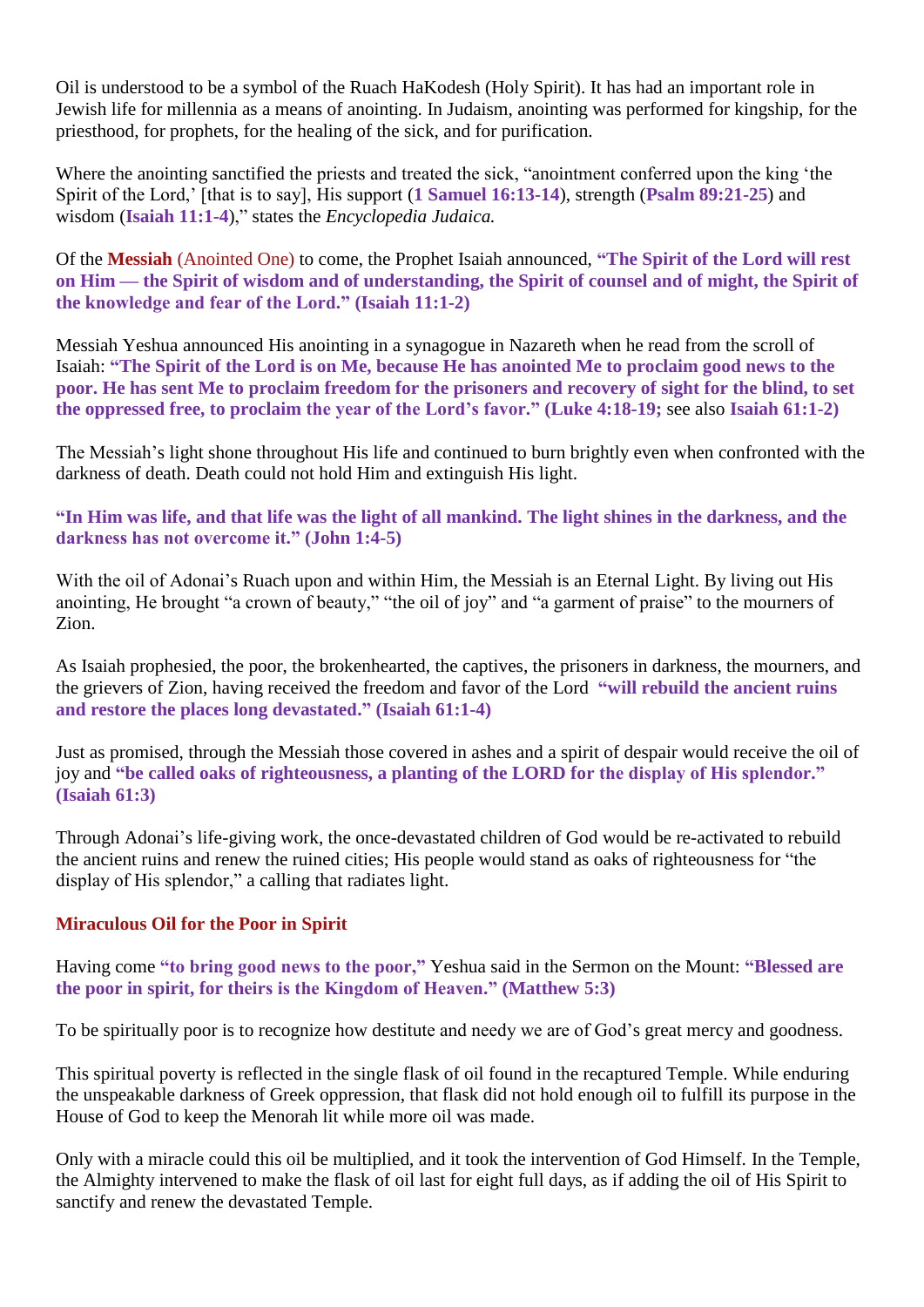Likewise, when we are poor in spirit, humbly acknowledging our reliance upon God, we can praise Him for sanctifying and renewing our spirit with His, as David did when He wrote, **"You anoint my head with oil; my cup overflows." (Psalm 23:5)**

**"I have come into the world as a light, so that no one who believes in Me should stay in darkness." (John 12:46)**

**"I will say to the prisoners, 'Come out in freedom,' and to those in darkness, 'Come into the light.'" (Isaiah 49:9)**

## **Five Reasons for all Believers To Celebrate Hanukkah**

If you are a Christian, should you bring Hanukkah into your home?

Given that Hanukkah is a historically Jewish festival and that its celebration is not a *mitzvah*  (commandment) of the Torah, why would Gentile believers in Yeshua celebrate it? Obviously Jewish believers have a cultural affinity for the festival, but is there any real biblical significance to it? Is there any reason Christians might want to incorporate the celebration of Hanukkah into their homes? Here are five reasons you may want to consider celebrating.

## **1. Hanukkah is in the Gospels.**

Hanukkah is not mentioned in the Hebrew Scriptures because the story of Hanukkah happened after the last book of the Tanach (Hebrew Scriptures) had been written. However, Hanukkah is mentioned in the New Testament. Yeshua went to the Temple for the Feast of Hanukkah.

We can read in **John** chapter **10** that Yeshua was in Solomon's Colonnade for the "Feast of Dedication," which is another name for Hanukkah. **"At that time the Feast of Dedication took place at Jerusalem. It was winter, and Jesus was walking in the temple, in the colonnade of Solomon" (John 10:22-23)**. The Master was acknowledging this feast during his time with his people. We can follow his example, unite with Israel and stand in solidarity with them, especially in today's world of hatred and growing anti-Semitism.

# **2. Hanukkah is a story of religious persecution.**

Hanukkah is a story of religious persecution and standing up for faith in God. Yeshua tells us we can expect persecution, but he also tells us that we must stand firm in our faith. Hanukkah is the perfect time of year to think about these issues and reflect on how the Maccabees stood up under harsh persecution because their faith in honoring God motivated them more than fear did. This is a beautiful lesson that all families of faith can and should impart into their children's hearts and minds. Yeshua too stood up under persecution, even to the point of death, in order to honor the Father.

# **3. Hanukkah is the Festival of the Light of the World.**

Hanukkah is the Festival of Light. It celebrates the relighting of the menorah lamp that burned in God's Holy Temple. In rabbinic terminology, the menorah was sometimes called the "light of the world." Yeshua said, **"I am the light of the world,"** and another time he told his disciples, **"You are the light of the world."**

The beautiful, soft, warm glow of the candles on Hannukiahs provides the perfect backdrop against which to reflect on how a small amount of light permeates all areas of darkness. We can find inspiration to let our faith in Yeshua shine through our actions and thus affect the darkness in the world around us.

# **4. Did you know that Yeshua talked about Hanukkah?**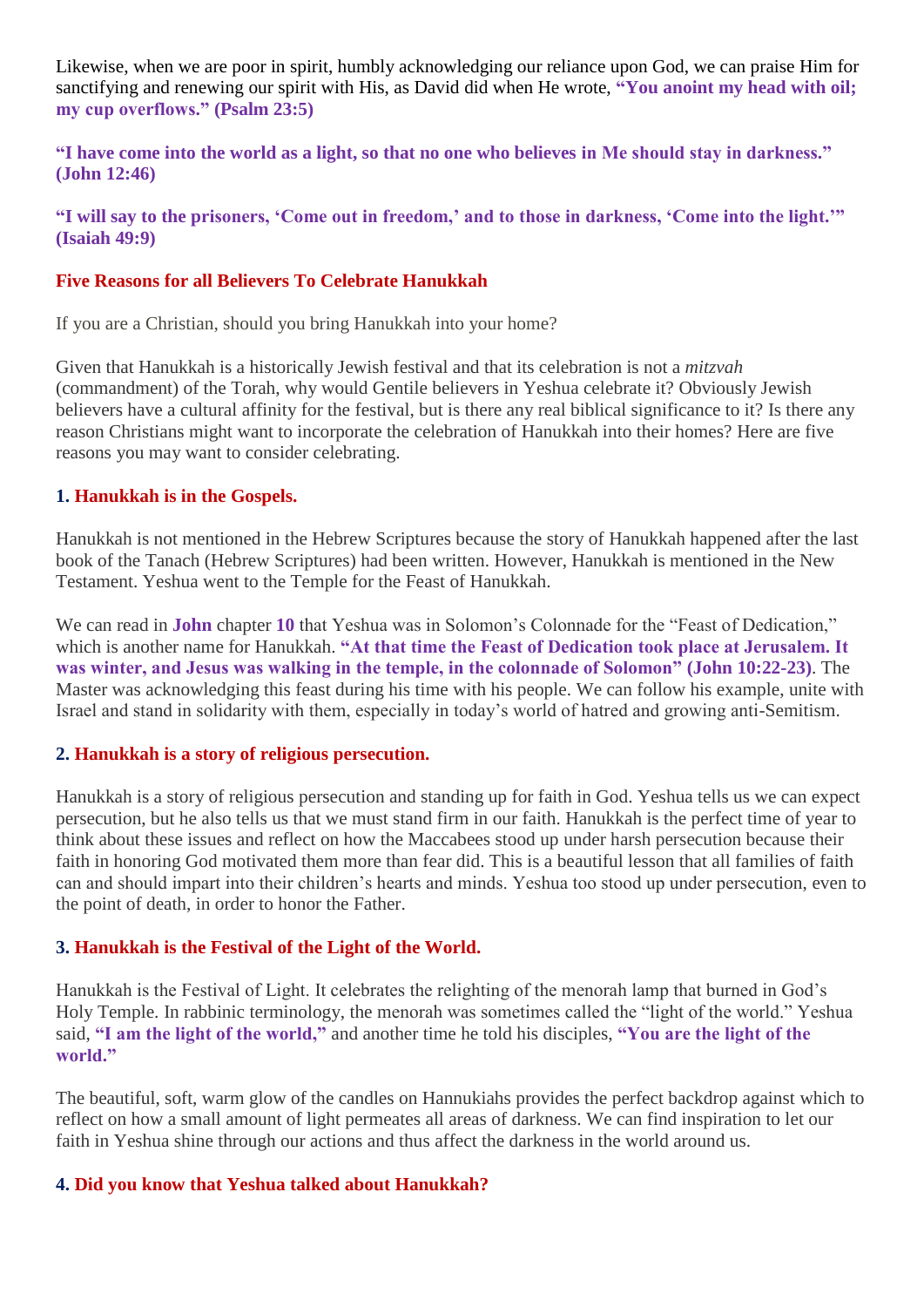Yeshua talked about Hanukkah. He warned his disciples that the things that happened in the story of Hanukkah would happen again: **"So when you see the abomination of desolation spoken of by the prophet Daniel, standing in the holy place (let the reader understand), then let those who are in Judea flee to the mountains**" (**Matthew 24:15-16**; see also **Mark 13:13-16**). To understand what he was saying, his disciples had to know the story of Hanukkah.

His words come into clear focus for us, his modern-day disciples, when we study the Hanukkah story and find its parallels and messages. Our Master's words are still as important for us today as they were for his disciples during his day.

## **5. Hanukkah commemorates the dedication of God's Temple.**

Hanukkah means "dedication." It is a remembrance of when the Jews cleansed and rededicated God's Holy Temple for the LORD's service alone. The New Testament tells us that we are God's Temple. We can take the time during this season to spiritually strengthen ourselves and to make sure that our "temples" are clean, void of idolatry, and prepared to be the place where God's Spirit can dwell in peace.

There are many lessons to be learned through the example of the people of God in the story of Hanukkah, embracing this time gives us the opportunity to connect with Israel, learn of our history, and continue the good fight that they started.

May this season be strengthening to you! Happy Hanukkah!

# **Hanukkah Sameach! Felice Hanukkah!**

Il Festival della Dedicazione di otto giorni noto come Hanukkah inizierà la sera del 22 Dicembre 2019, 24 Kislev, 5780 sul calendario Ebraico. **Hanukkah** significa **dedicazione**.

Questa meravigliosa festività commemora la ridedicazione del tempio Ebraico da parte degli Hasmoneani, nota anche come famiglia dei Maccabei, e la miracolosa fornitura di olio, di un solo giorno, della durata di ben otto giorni nel processo di quella ridedicazione.

La prima Hanukkah, il 25 di Kislev nel 164 a.C., preannunciò la libertà del popolo di Israele dal dominio Greco, la purificazione di Gerusalemme dall'influenza pagana e il restauro della Casa di Hashem (Dio), il Tempio di Gerusalemme.

Con il Tempio riconquistato dai Greci e recentemente restaurato, la famiglia di Giuda Maccabeo ristabilì il festival autunnale di sette giorni di **Sukkot** (la Festa dei Tabernacoli) e l'ottavo giorno in più di **Simchat Torah** (Gioia nella Torah, che conclude il ciclo annuale di Parashot).

Il sovrano Greco Antioco IV aveva proibito la sua osservanza all'inizio dell'anno, quindi quando il Tempio fu riconquistato a Dicembre, il popolo di Israele celebrò questo festival di otto giorni. Di conseguenza, la custodia della Torah iniziò di nuovo liberamente. Hanukkah, quindi, rappresenta la rinnovata capacità di studiare la Torah, che è paragonata alla luce.

## **L'Oscurità Scende su Israele**

**"Non rallegrarti di me, o mia nemica! Se sono caduta, mi rialzerò; se siedo nelle tenebre, l'Eterno sarà la mia luce". (Michea 7:8)**

L'impero Greco era salito al potere sotto Alessandro Magno dopo che lo stato di Giuda era stato uno stato vassallo in Persia per due secoli. Dopo la morte di Alessandro, lo stato di Giuda fu contagiato sette volte da due generali di Alessandro. Nel frattempo, in netto contrasto con la santità della religione Ebraica, la cultura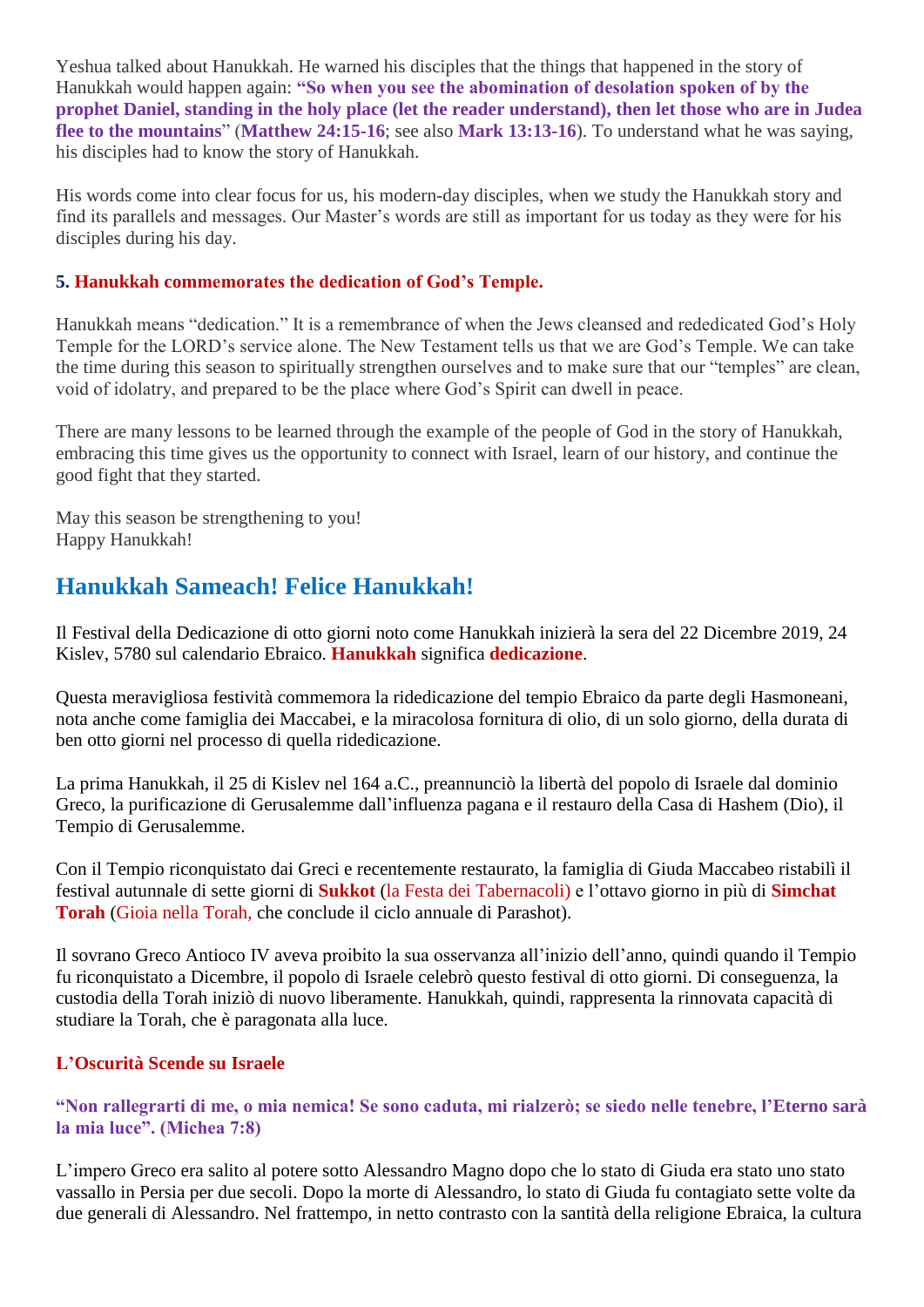pagana dei Greci era selvaggiamente offensiva: essa portava la lotta nuda, l'abito immodesto e la preferenza per l'omosessualità, come scrive Richard Hooker in *The Hebrews: A Learning Module*.

Tuttavia, mentre i Greci influenzarono la lingua e la cultura di Gerusalemme e dello stato di Giuda (Giudea), "essi permisero agli Ebrei di governare il loro paese, dichiararono che la legge di Giuda era la Torah e tentarono di preservare la religione Ebraica", scrive Hooker. All'inizio era così.

Due monarchi Greci, Tolomeo e Seleuco, combatterono per la Giudea fino al 198 a.C., quando Antioco III, un Greco Seleucide, vinse. Egli consentì l'autonomia del popolo di Israele fino a quando "una pungente sconfitta per mano dei Romani iniziò un programma di ellenizzazione che minacciava di costringere il popolo di Israele ad abbandonare il loro monoteismo per il paganesimo dei Greci", scrive Mitchell G. Bard in *The Complete Idiot's Guide to Middle-East Conflict*.

Dopo che Antioco III posizionò idoli nel tempio di Hashem (Dio), il popolo di Israele si ribellò, costringendo la ritirata dei Greci. Tuttavia, Antioco IV salì al trono nel 176 a.C. e non accettò le usanze Ebraiche come aveva fatto suo padre. Il figlio mise fuori legge il mantenimento dello Shabbat e il patto della circoncisione e condusse una crudele campagna contro il popolo di Israele.

Antioco IV si diede il cognome "Epifane" (che significa "il dio visibile") e distrusse ogni copia delle Scritture Bibliche che riuscì a trovare, vendendo migliaia di famiglie Ebree in schiavitù e uccidendo chiunque avesse un rotolo di Scritture in loro possesso.

Antioco IV contaminò il tempio di Hashem (Dio) offrendo un maiale sul suo altare, eresse un altare a Giove e proibì al popolo di Israele di adorare Hashem (Dio) al tempio. Ma la portata di quella contaminazione si estese oltre il Tempio.

"Le donne che hanno insistito affinché i loro figli fossero circoncisi sono state uccise insieme ai loro bambini. Le spose Ebree furono costrette a dormire con ufficiali Greci prima che potessero stare con i loro mariti. Gli Ebrei dovevano mangiare carne di maiale e sacrificare i maiali agli dei Greci. L'insegnamento della Torah è diventato un crimine capitale", scrive il rabbino Shimon Apisdorf.

Sebbene una grande oscurità fosse arrivata su Giuda e Gerusalemme, "la maggior parte degli Ebrei hanno fatto qualsiasi cosa per rimanere Ebrei", aggiunge Apisdorf, incluso lo studio delle Scritture Bibliche e il matrimonio Ebraico in segreto.

# **L'Ascesa della Giustizia**

## **"State dunque saldi, avendo ai lombi la cintura della verità, rivestiti con la corazza della giustizia". (Efesini 6:14)**

Gli Hasmoneani erano una famiglia Ebrea con una vocazione apparentemente impossibile: difendere la giustizia sotto il peso di un oppressore che cercava di sradicare la loro identità e di svuotare il Tempio dal suo santo proposito e dalla sua luce eterna.

Il capo della famiglia, Mattisyahu (Mattathias), stava servendo come sacerdote nel tempio di Hashem (Dio) nel 167 a.C. quando un ufficiale Greco cercò di costringerlo a sacrificare un dio pagano. Mattisyahu resistette e uccise il funzionario, che aveva scatenato rappresaglie da parte di Antioco IV contro gli Ebrei.

Tuttavia, Mattisyahu, e dopo la sua morte, Giuda, uno dei suoi cinque figli, si incaricò della lotta contro i Greci pagani e ottenne il nome di Maccabeo (forse da un martello in Ebraico) a causa dei loro colpi a martello contro i loro nemici.

Tre anni dopo la rivolta del Maccabeo, nel 164 a.C., gli Asmonei avevano ripreso Gerusalemme e purificato il Tempio. Ci vollero altri 20 anni prima che gli Hasmoneani spingessero i Greci Seleucidi fuori dalla Terra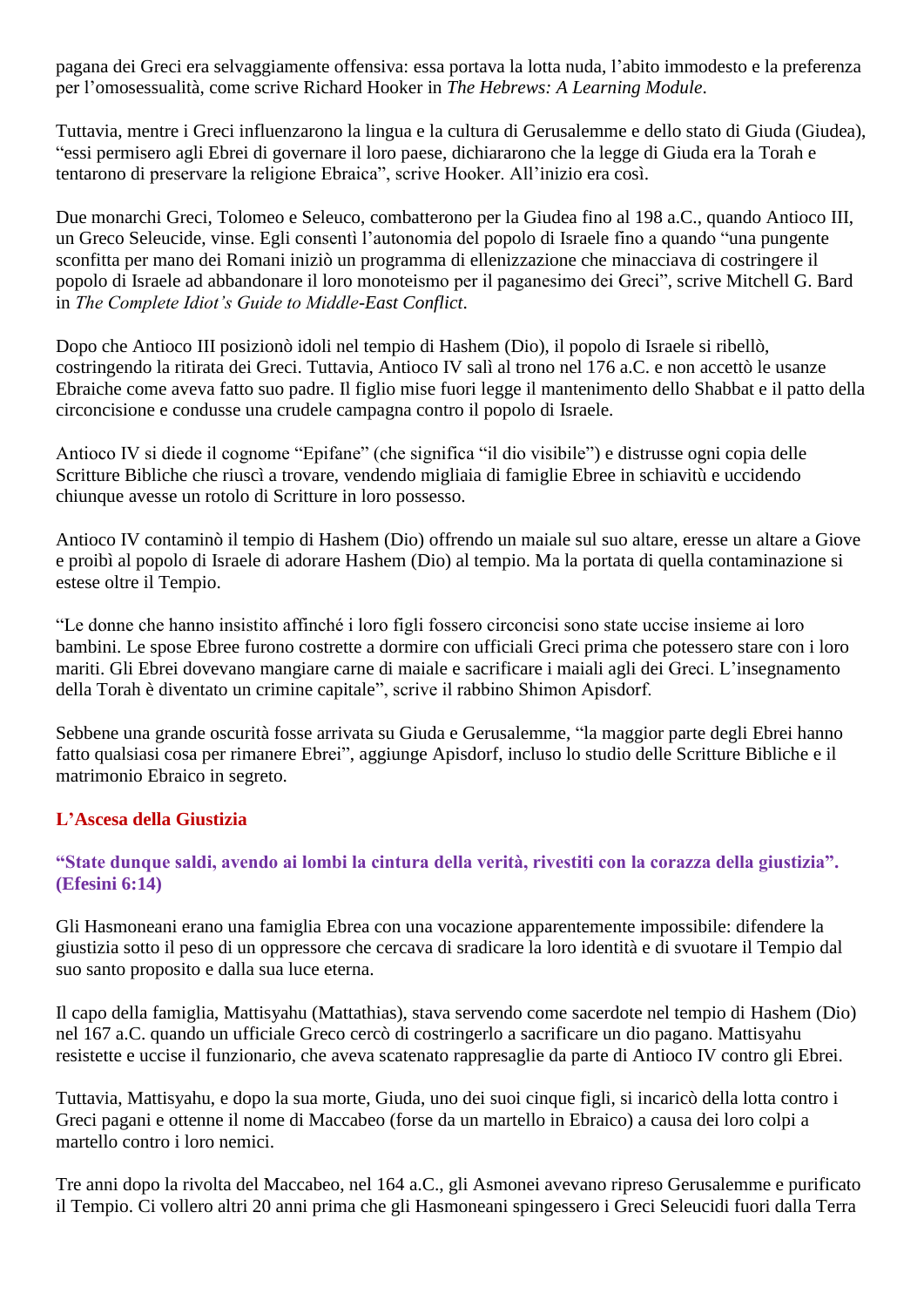di Israele con la sconfitta della cittadella di Acra, una roccaforte scoperta nel 2015 (dopo un decennio di scavi) appena fuori dalle mura della Città Vecchia di Gerusalemme.

Il fatto che molti furono sconfitti da pochi viene annunciato come il miracolo principale di Hanukkah: Giuda e gli Asmonei riuscirono a sconfiggere i Greci pagani che avevano contaminato così offensivamente il Tempio di Hashem (Dio), la Città Santa di Gerusalemme e la Terra Santa donata a Israele.

I Maccabei servivano come luce che respingeva l'oscurità; per fede, la loro "debolezza si è trasformata in forza; e [sono] diventati potenti in battaglia e hanno stanziato eserciti stranieri". (**Ebrei 11:34**)

Mentre i Greci devastarono la comunità Ebraica in quel momento, non riuscirono a distruggere la convinzione Hasmonea di adorare il solo Dio di Israele. E mentre i Greci hanno contaminato il Tempio Ebraico, non sono riusciti a sradicare il suo strumento per la purificazione, l'olio.

Nonostante gli altari pagani al suo interno e gli animali impuri che venivano offerti agli idoli sul terreno sacro del Tempio, un giorno di olio purificato rimase nascosto sul terreno del Tempio con il suo sigillo intatto.

Questo barattolo di olio, santificato al Dio di Israele, avrebbe contribuito a respingere l'oscurità spirituale che aveva colpito il Tempio. E mentre era solo per un solo giorno, miracolosamente bruciò per ben otto giorni. L'ultimo giorno, gli Ebrei avevano preparato abbastanza olio santificato per mantenere la luce splendente perpetuamente.

## **Lascia che la Tua Luce Brilli**

**"per aprire loro gli occhi e convertirli dalle tenebre alla luce e dalla potestà di Satana a Dio, affinché ricevano mediante la fede in me il perdono dei peccati e un'eredità tra i santificati". (Atti 26:18)**

Durante gli anni del suo ministero, Yeshua (Gesù) percorse le corti del tempio durante Hanukkah, la festa della dedicazione, e disse a quelli riuniti intorno a lui: **"Le opere che faccio in nome di mio Padre testimoniano di me". (Giovanni 10:25)**

Yeshua indicò le sue stesse azioni, che erano tutte buone, come testimonianza della sua identità e del carattere di suo Padre. Nel contesto del Festival delle Luci, un altro nome di Hanukkah, Yeshua potrebbe aver pensato al suo Sermone sul Monte, dove disse: **"Cosí risplenda la vostra luce davanti agli uomini, affinché vedano le vostre buone opere e glorifichino il Padre vostro che è nei cieli". (Matteo 5:16)**

Il termine "buone azioni" è idiomatico per i comandamenti della Torah. Yeshua disse ai Suoi discepoli che se avessero osservato i comandamenti della Torah secondo il Suo insegnamento, avrebbero conservato la loro santità e la loro luce avrebbe brillato davanti agli uomini e avrebbero reso onore ad Hashem (Dio).

Il fratellastro di Yeshua, Yaacov (Giacomo), elaborò questo punto, dicendo che **"la fede da sola, se non è accompagnata dall'azione, è morta".** (**Giacomo 2:17**) Le buone azioni compiute da coloro che sono fedeli ad Hashem (Dio) permettono al Suo Spirito di risplendere al loro interno, mostrando "la luce del mondo" e dando gloria al nome di Adonai.

Per il Festival delle Luci, questa immagine della luce di Hashem (Dio) che splende attraverso il Suo popolo viene ulteriormente enfatizzata osservando le componenti di base del fuoco, una scintilla e una fonte di combustibile, nonché contemplando che Hashem (Dio) stesso fornisce sia la nostra Luce spirituale che il nostro Olio.

L'olio è considerato un simbolo del Ruach HaKodesh (Spirito Santo). Ha avuto un ruolo importante nella vita Ebraica per millenni come mezzo di unzione. Nell'Ebraismo, l'unzione veniva eseguita per sancire la regalità, il sacerdozio, i profeti, la guarigione dei malati e la purificazione.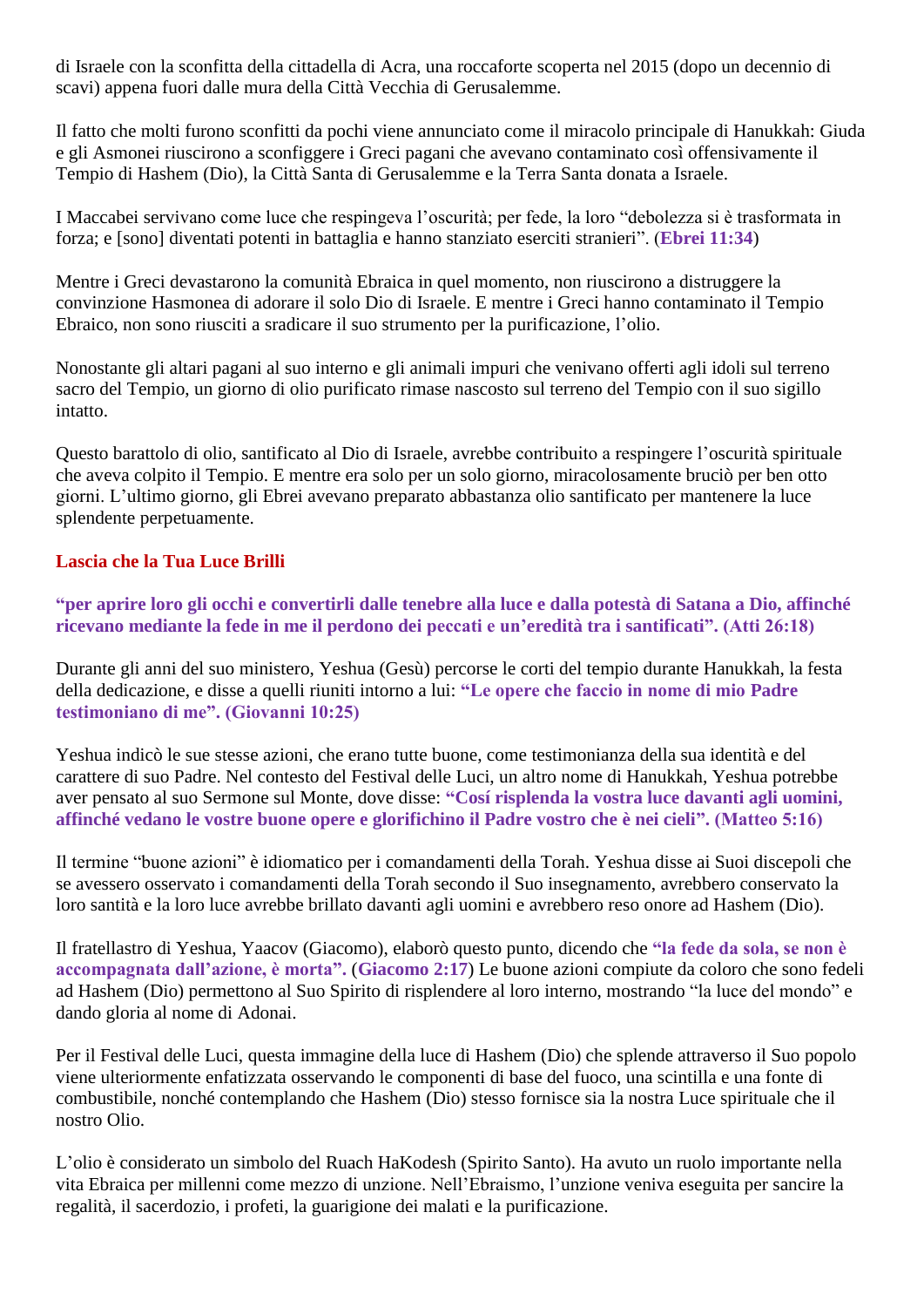Dove l'unzione ha santificato i sacerdoti e ha curato gli ammalati, l'"unzione conferita al re" lo Spirito del Signore "(vale a dire), il suo sostegno (**1 Samuele 16:13-14**), la forza (**Salmo 89:21-25**) e saggezza (**Isaia 11:1-4**)", afferma *l'Enciclopedia Giudaica*.

Del Messia (Unto) a venire, il profeta Isaia annunciò: **"Lo Spirito dell'Eterno riposerà su lui: spirito di sapienza e d'intelligenza, spirito di consiglio e di potenza, spirito di conoscenza e di timore dell'Eterno". (Isaia 11:1-2)**

Il Messia Yeshua annunciò la Sua unzione in una sinagoga di Nazaret quando lesse dal rotolo di Isaia: **"Lo Spirito del Signore è sopra di me, perché mi ha unto per evangelizzare i poveri; mi ha mandato per guarire quelli che hanno il cuore rotto, per proclamare la liberazione ai prigionieri e il recupero della vista ai ciechi, per rimettere in libertà gli oppressi, e per predicare l'anno accettevole del Signore".**  (**Luca 4:18-19**; vedi anche **Isaia 61:1-2**)

La luce del Messia Yeshua brillava per tutta la vita e continuava a bruciare intensamente anche di fronte all'oscurità della morte. La morte non poteva trattenerlo ed estinguere la Sua luce.

**"In lui era la vita e la vita era la luce degli uomini. E la luce risplende nelle tenebre e le tenebre non l'hanno compresa". (Giovanni 1:4-5)**

Con l'olio del Ruach di Adonai sopra e dentro di Lui, il Messia è una Luce Eterna. Vivendo la Sua unzione, Egli ha portato "una corona di bellezza", "l'olio della gioia" e "un mantello di lode" sopra i partecipanti al lutto di Sion.

Come profetizzava Isaia, i poveri, i deboli di cuore, i prigionieri, i prigionieri nelle tenebre, di lutto e di lutto di Sion, avendo ricevuto la libertà e il favore del Signore **"ricostruiranno le antiche rovine rialzeranno i luoghi desolati". (Isaia 61:1-4)**

Proprio come promesso, attraverso il Messia quelli coperti di cenere e uno spirito di disperazione avrebbero ricevuto l'olio della gioia e **"siano chiamati querce di giustizia, la piantagione dell'Eterno per manifestare la sua gloria" (Isaia 61:3)**

Attraverso l'opera vivificante di Adonai, i figli di Israele un tempo devastati sarebbero rinati a nuova vita per ricostruire le antiche rovine; Il popolo di Hashem (Dio) sarebbe stato come le querce di giustizia per "mostrare il Suo splendore", una chiamata che irradia la Sua luce.

#### **Olio Miracoloso per i Poveri in Spirito**

Essendo venuto **"per portare buone notizie ai poveri"**, Yeshua disse nel discorso sulla montagna: **"Beati i poveri in spirito, perché di loro è il regno dei cieli" (Matteo 5:3)**

Essere spiritualmente poveri significa riconoscere quanto siamo poveri e bisognosi della grande misericordia e bontà di Hashem (Dio). Questa povertà spirituale si riflette nell'unica fiaschetta di olio trovata nel tempio riconquistato. Pur sopportando l'oscurità indicibile dell'oppressione Greca, quella fiasca di olio non conteneva abbastanza olio per adempiere al suo scopo nella Casa di Hashem (Dio) da mantenere accesa la Menorah mentre veniva prodotto più olio.

Solo con un miracolo questo olio poteva essere moltiplicato e ci voleva l'intervento di Hashem (Dio) stesso. Nel Tempio, l'Onnipotente è intervenuto per far durare la fiaschetta dell'olio per otto giorni interi, come se aggiungesse l'olio del Suo Spirito per santificare e rinnovare il Tempio devastato.

Allo stesso modo, quando siamo poveri di spirito, riconoscendo umilmente la nostra dipendenza da Hashem (Dio), possiamo lodarlo per aver santificato e rinnovato il nostro spirito con il Suo, come fece Davide quando scrisse: **"Ungi la mia testa con olio; la mia coppa trabocca". (Salmo 23:5)**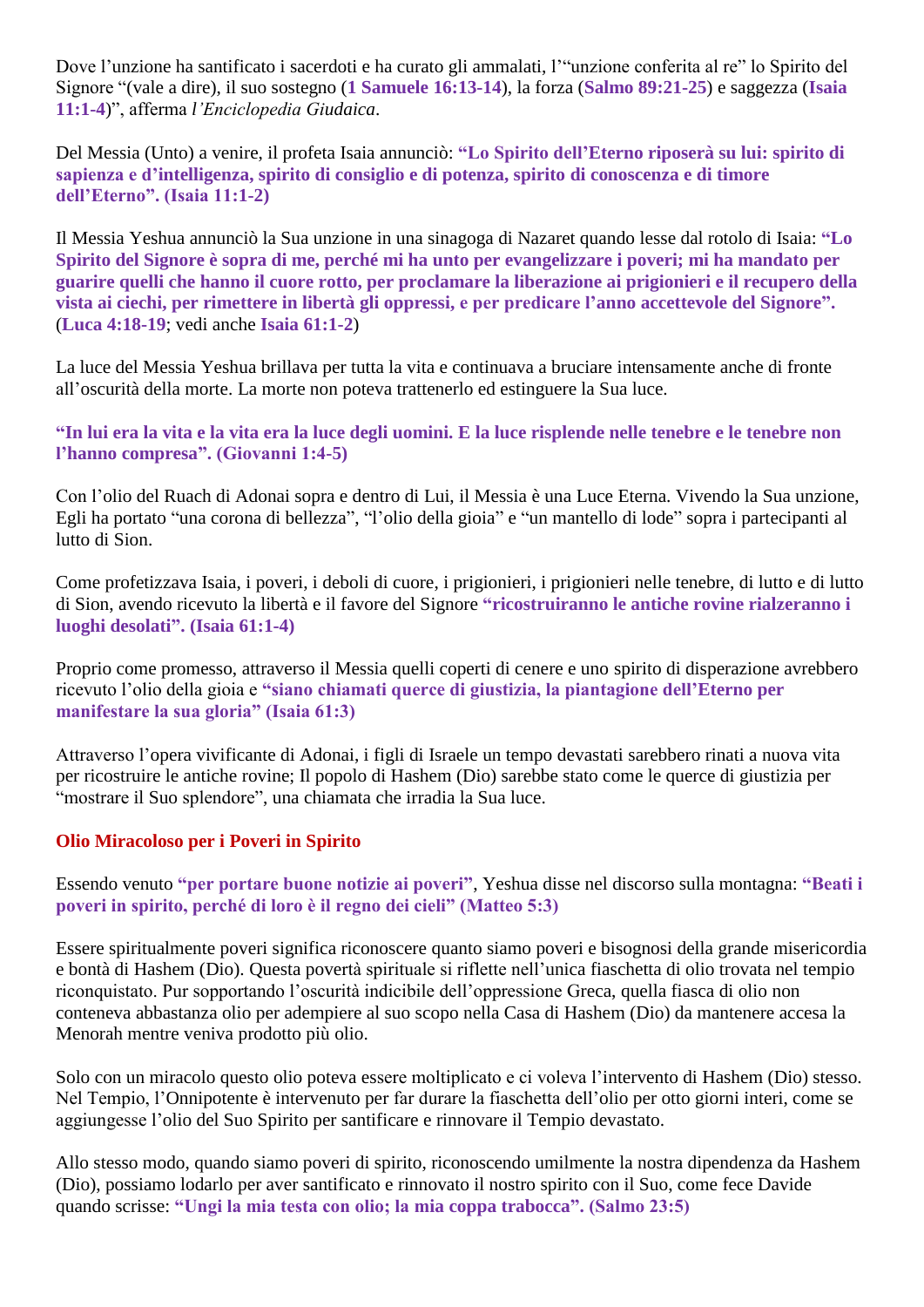#### **"Io sono venuto come luce per il mondo, affinché chiunque crede in me non resti nelle tenebre" (Giovanni 12:46)**

**"Dirò ai prigionieri: "Venite fuori in libertà" e a quelli nelle tenebre, "Venite nella luce"." (Isaia 49:9)**

# **Cinque Motivi per cui Tutti i Credenti Dovrebbero Celebrare Hanukkah**

Se sei un Gentile in Yeshua (Cristo, ossia Cristiano), dovresti celebrare la Festa di Hanukkah a casa tua?

Dato che Hanukkah è una festa storicamente Ebraica e che la sua celebrazione non è una mitzvah (comandamento) della Torah, perché i credenti Gentili lo celebrerebbero? Ovviamente i credenti Ebrei hanno un'affinità culturale con il festival, ma c'è un vero significato Biblico per esso? C'è qualche ragione per cui anche i Gentili (Cristiani) potrebbero voler incorporare la celebrazione di Hanukkah nelle loro case? Ecco cinque motivi per cui potresti voler considerare di festeggiarla.

# **1**. **Hanukkah è nei Vangeli (Brit Chadashah/Nuovo Patto o Testamento).**

Hanukkah non è menzionata nelle Scritture Bibliche Ebraiche perché la storia di Hanukkah è avvenuta dopo che era stato scritto l'ultimo libro delle Tanach (Scritture Bibliche Ebraiche). Tuttavia, Hanukkah è menzionata nel Brit Chadashah/Nuovo Patto o Testamento. Yeshua (Gesù il Messia) andò al Tempio per la festa di Hanukkah.

Possiamo leggere nel capitolo **10 di Giovanni** che Yeshua (Gesù il Messia) era nel Colonnato di Salomone per la "Festa della dedicazione", che è un altro nome di Hanukkah. **"Si celebrava allora a Gerusalemme la festa della Dedicazione, ed era inverno. E Gesù passeggiava nel tempio, sotto il portico di Salomone" (Giovanni 10:22-23)**. Il Maestro stava riconoscendo questa festa durante il Suo tempo con il Suo popolo Israele. Anche i Gentili in Yeshua (Cristiani) possono quindi seguire il Suo esempio, unendosi con Israele e rimanere solidali ad Israele, specialmente nel mondo odierno fatto di odio e crescente antisemitismo.

# **2. Hanukkah è una storia di persecuzioni religiose.**

Hanukkah è una storia di persecuzioni religiose e di difesa della fede in Hashem (Dio). Yeshua (Gesù il Messia) ci dice che possiamo aspettarci la persecuzione per la nostra fede in Lui, ma ci dice anche che dobbiamo essere saldi nella nostra fede in Lui. Hanukkah è il periodo perfetto dell'anno per riflettere su questi problemi e riflettere su come i Maccabei si sono opposti a forti persecuzioni perché la loro fede nell'onorare Hashem (Dio) li ha motivati più della paura. Questa è una bella lezione che tutte le famiglie di fede in Yeshua (Gesù il Messia) possono e devono impartire nei cuori e nelle menti dei loro figli. Anche Yeshua (Gesù il Messia) si alzò in piedi sotto la persecuzione, fino al punto di morte, per onorare il Padre.

## **3. Hanukkah è la festa della luce del mondo.**

Hanukkah è il Festival della luce. Celebra la riaccensione della lampada della menorah che bruciava nel Santo Tempio di Hashem (Dio). Nella terminologia rabbinica, la menorah veniva talvolta chiamata la "luce del mondo". Yeshua (Gesù il Messia) disse: **"Io sono la luce del mondo",** e un'altra volta disse ai suoi discepoli: **"Voi siete la luce del mondo".**

Il bagliore bello, morbido e caldo delle candele sulle Hannukiahs fornisce lo sfondo perfetto su cui riflettere su come una piccola quantità di luce permea tutte le aree dell'oscurità intorno a noi. Possiamo trovare ispirazione per far risplendere la nostra fede in Yeshua (Gesù il Messia) attraverso le nostre azioni e influenzare così l'oscurità del mondo che ci circonda.

# **4. Sapevi che Yeshua (Gesù il Messia) parlava di Hanukkah?**

Yeshua (Gesù il Messia) parlava di Hanukkah. Avvertì i Suoi discepoli che le cose che accadevano nella storia di Hanukkah sarebbero accadute di nuovo: **"Quando dunque avrete visto l'abominazione della**